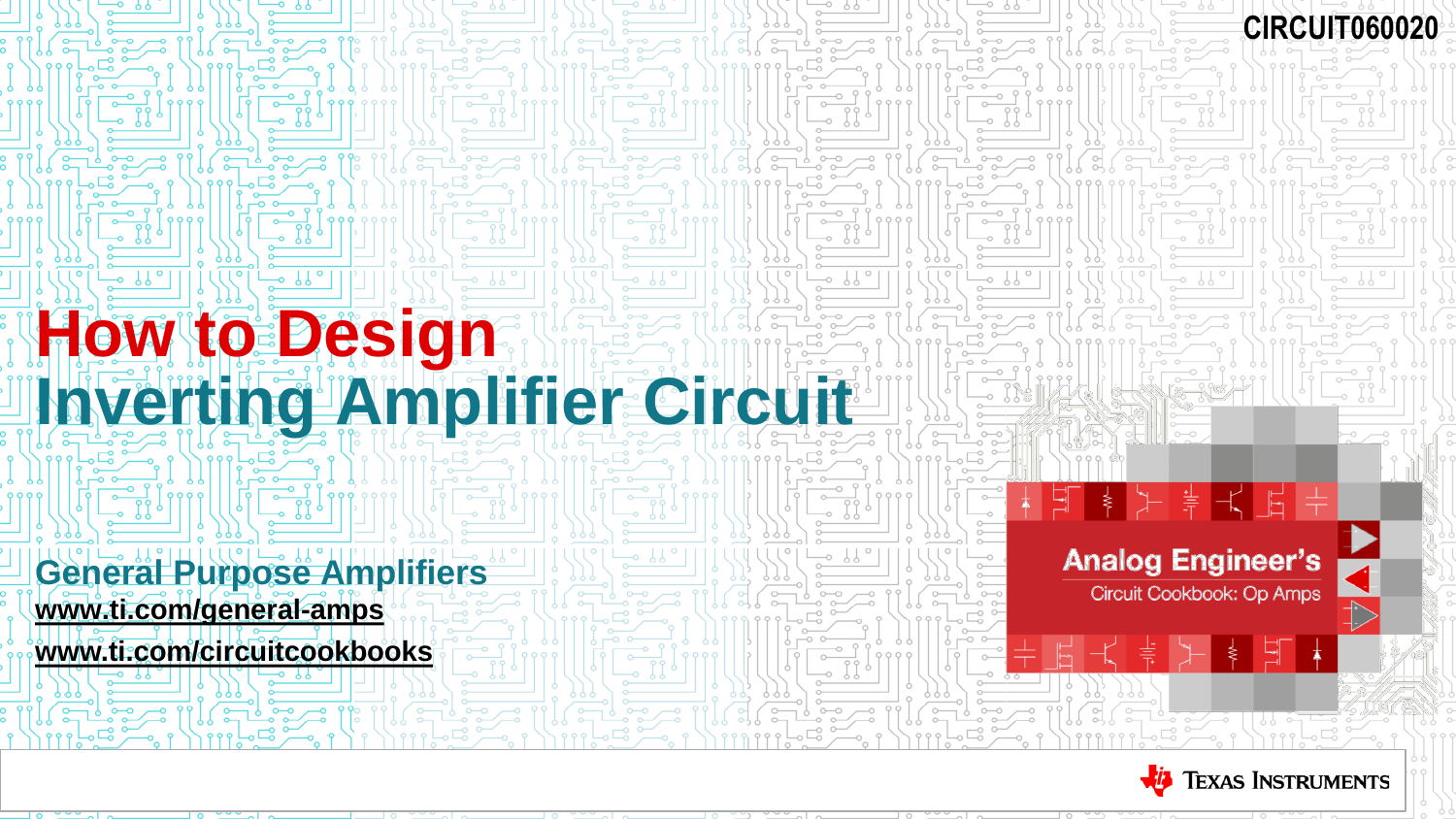# **Circuit Description**



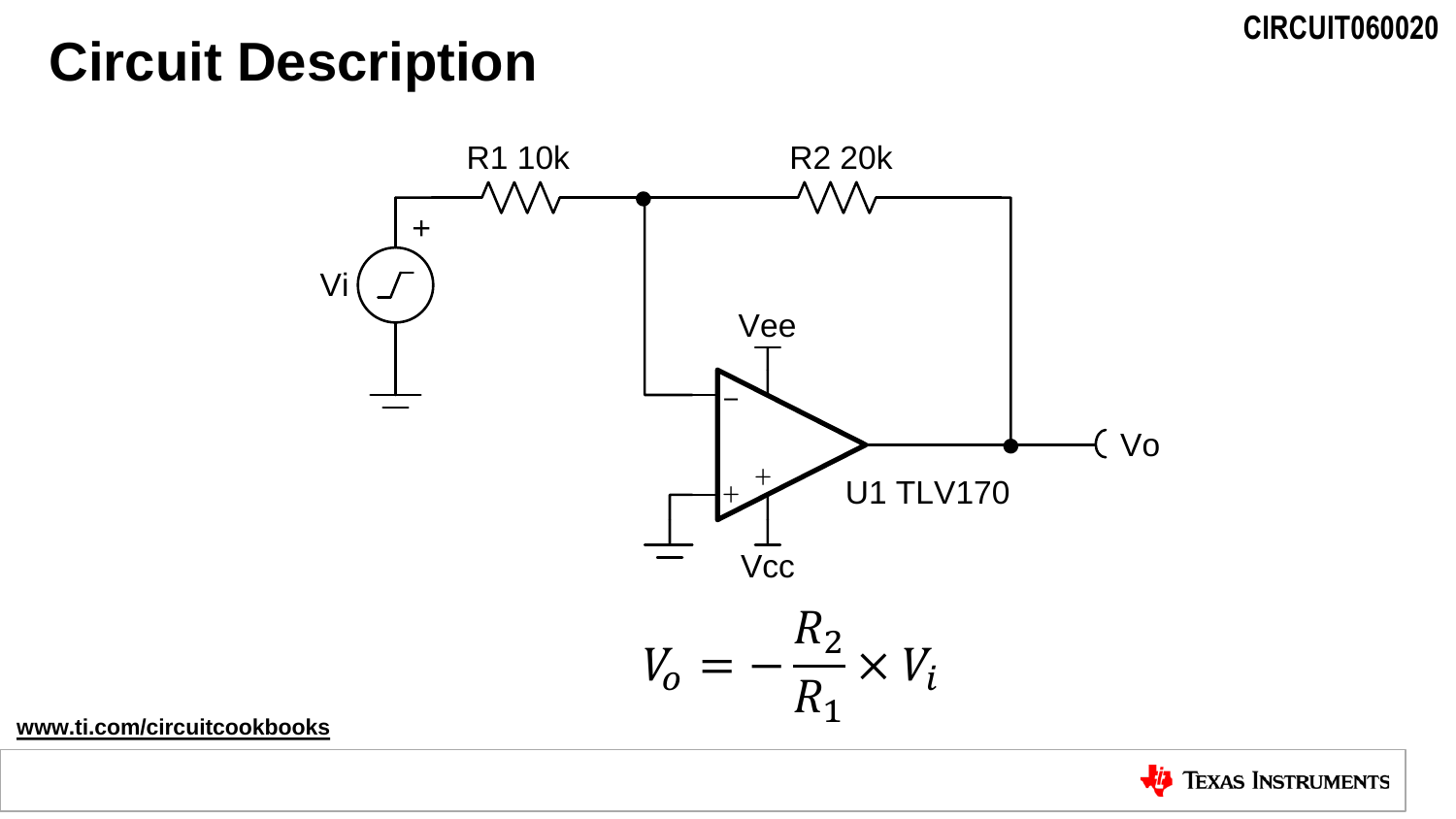# **Design Steps**

| <b>DAIR</b><br>прис                        |        |                |       |                  | Tred. |                       |
|--------------------------------------------|--------|----------------|-------|------------------|-------|-----------------------|
| <sup>v</sup> iMin                          | ' iMax | <b>V</b> oMin  | 'oMax | cc               | 'ee   |                       |
| $\overline{\phantom{a}}$<br>$\blacksquare$ |        | $\Lambda$<br>- | 4     | <b>I FI</b><br>ັ | 15V   | <b>3447</b><br>או וחט |



 $V_o = -\frac{R_2}{R_1} \times V_i$ 

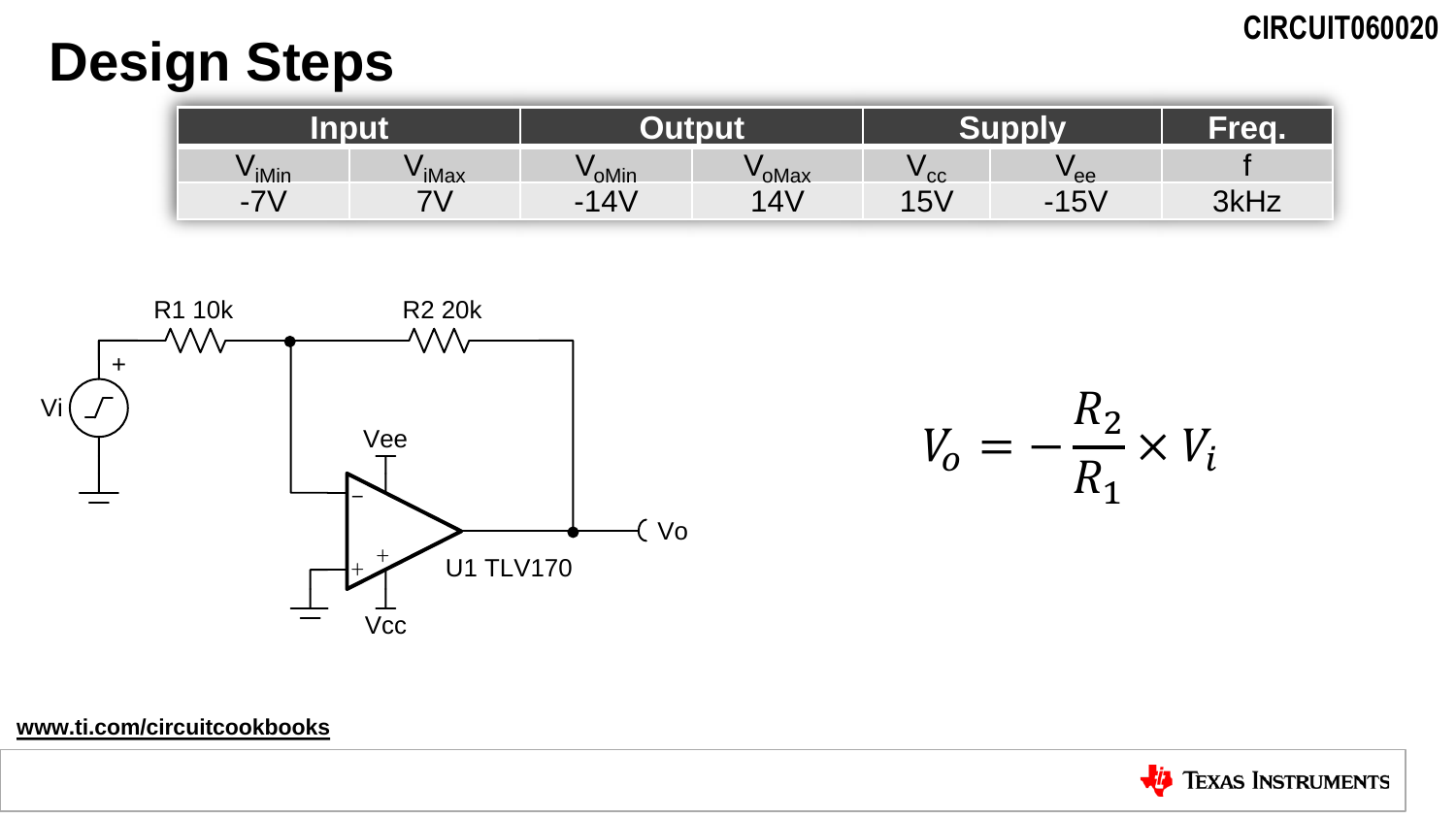# **Design Steps**

| <b>BARTH</b>                  |         |                      |                |               | Freq.    |                |
|-------------------------------|---------|----------------------|----------------|---------------|----------|----------------|
| V iMin                        | ' iMax  | oMin                 | 'oMax          | cc            | " ee     |                |
| フ<br>$\overline{\phantom{a}}$ | -1<br>v | $4\lambda$<br>И<br>- | 4 <sup>1</sup> | 1 に/<br>I O V | 15V<br>- | クレロラ<br>JNI IZ |



 $G = \frac{V_{oMax}}{V_{iMin}}$ 

 $G = \frac{14V}{-7V} = -2V/V$ 

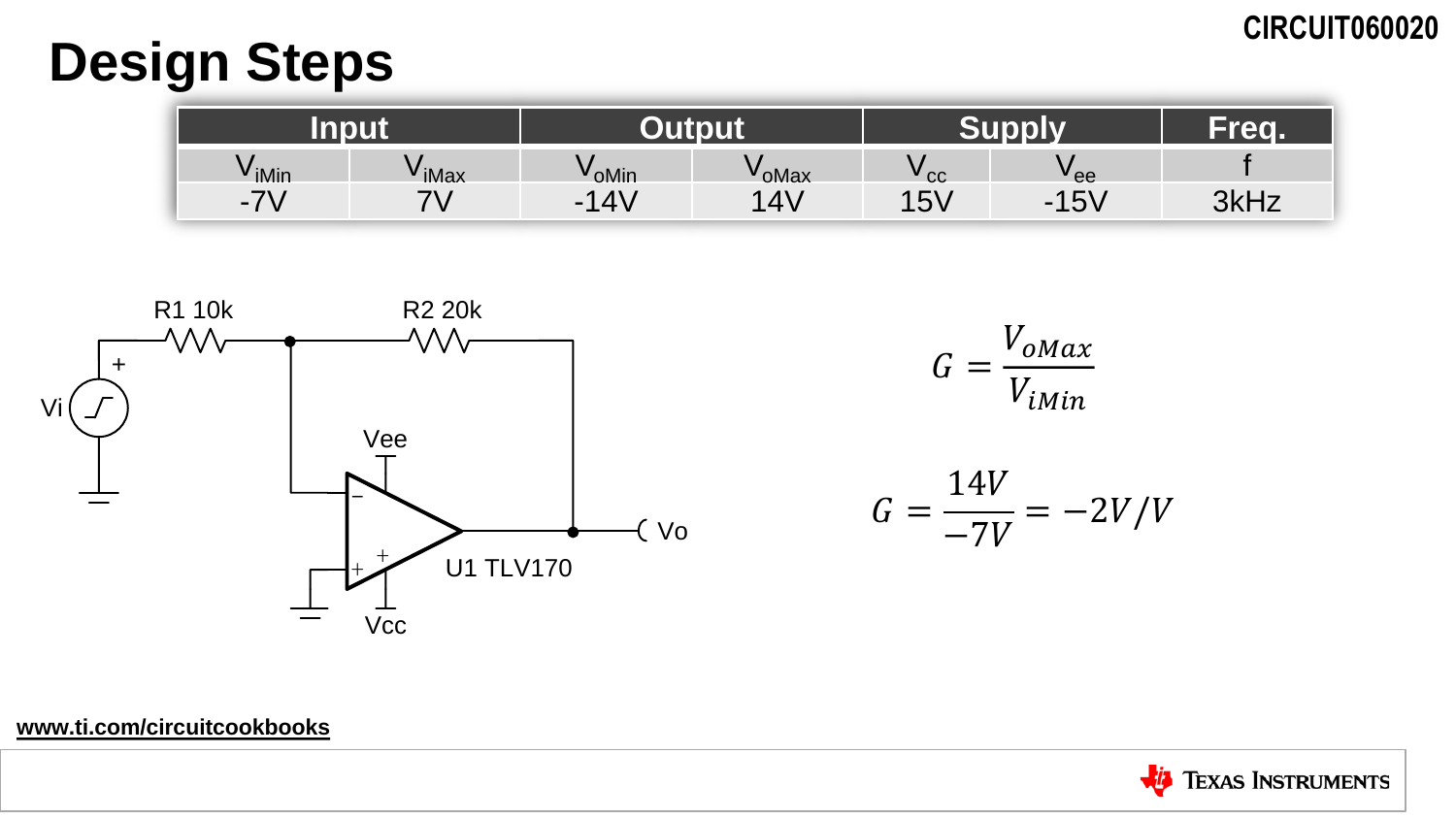# **Design Steps**

|                               |          |                     |                | . <del>. .</del> |                                                         | <b>Ted.</b>        |
|-------------------------------|----------|---------------------|----------------|------------------|---------------------------------------------------------|--------------------|
| V iMin                        | iMax     | oMin                | 'oMax          | cc               | 'ee                                                     |                    |
| フ<br>$\overline{\phantom{a}}$ | - 1<br>v | $\lambda$<br>л<br>- | 4 <sup>1</sup> | 5 <sub>V</sub>   | $\sqrt{51}$<br>$\boldsymbol{\mathcal{A}}$<br>- 1<br>◡ ៴ | っしロー<br>╶╹┻<br>ווי |



$$
G = -\frac{R_2}{R_1}
$$
  
\n
$$
R_2 = -G \times R_1 \to G \times R_1
$$
  
\n
$$
R_1 = 10k\Omega
$$
  
\n
$$
R_2 = 20k\Omega
$$

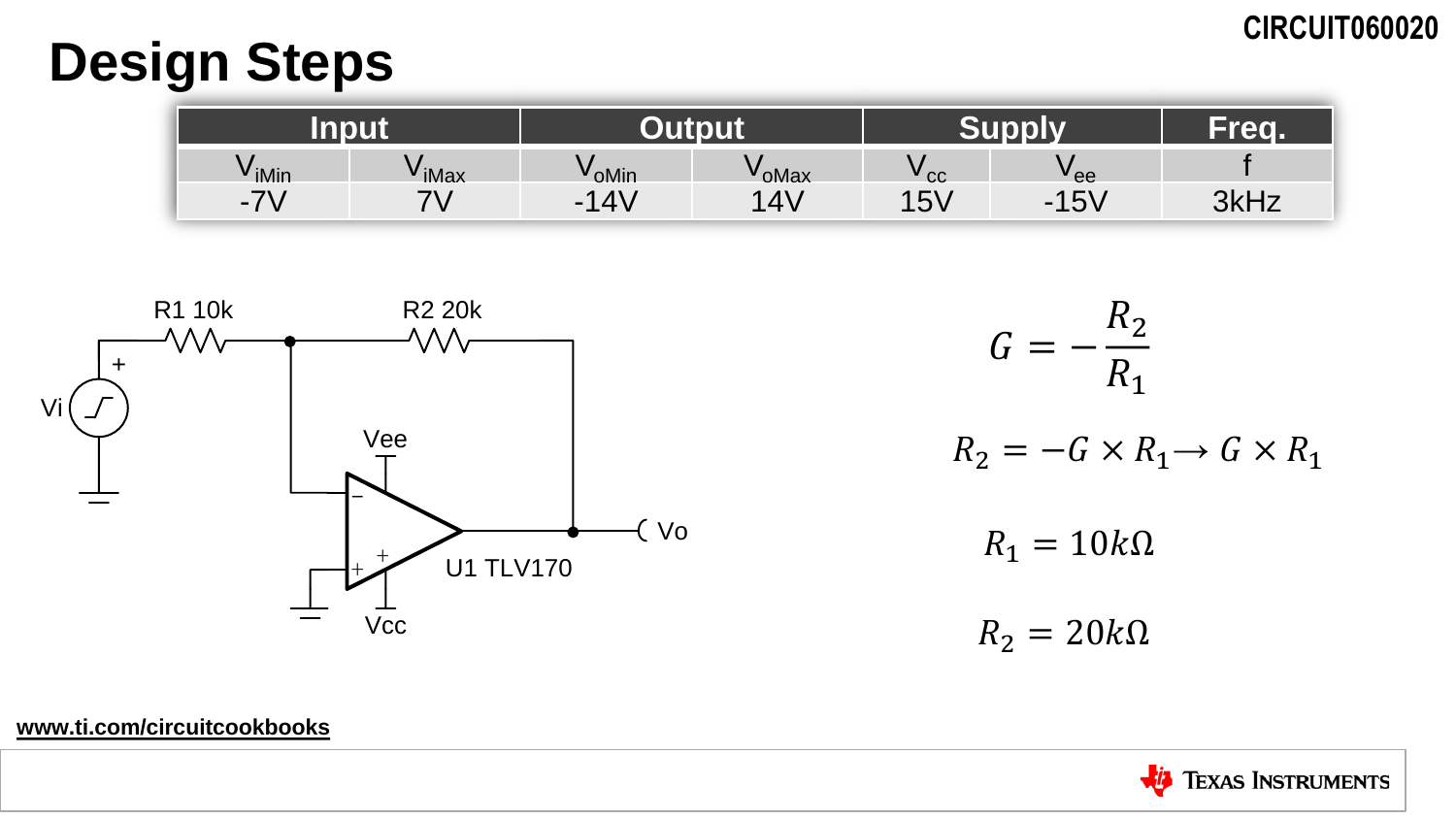# **DC Results**

| Input                                      |        | +юпи          |       | <b>Curanti</b>  | Frea        |      |
|--------------------------------------------|--------|---------------|-------|-----------------|-------------|------|
| V iMin                                     | ' iMax | <b>V</b> oMin | 'oMax | cc              | ' ee        |      |
| $\overline{\phantom{a}}$<br>$\blacksquare$ | v      | 4V<br>ø       | 4     | <b>IEV</b><br>ັ | $-15V$<br>- | 3kHz |



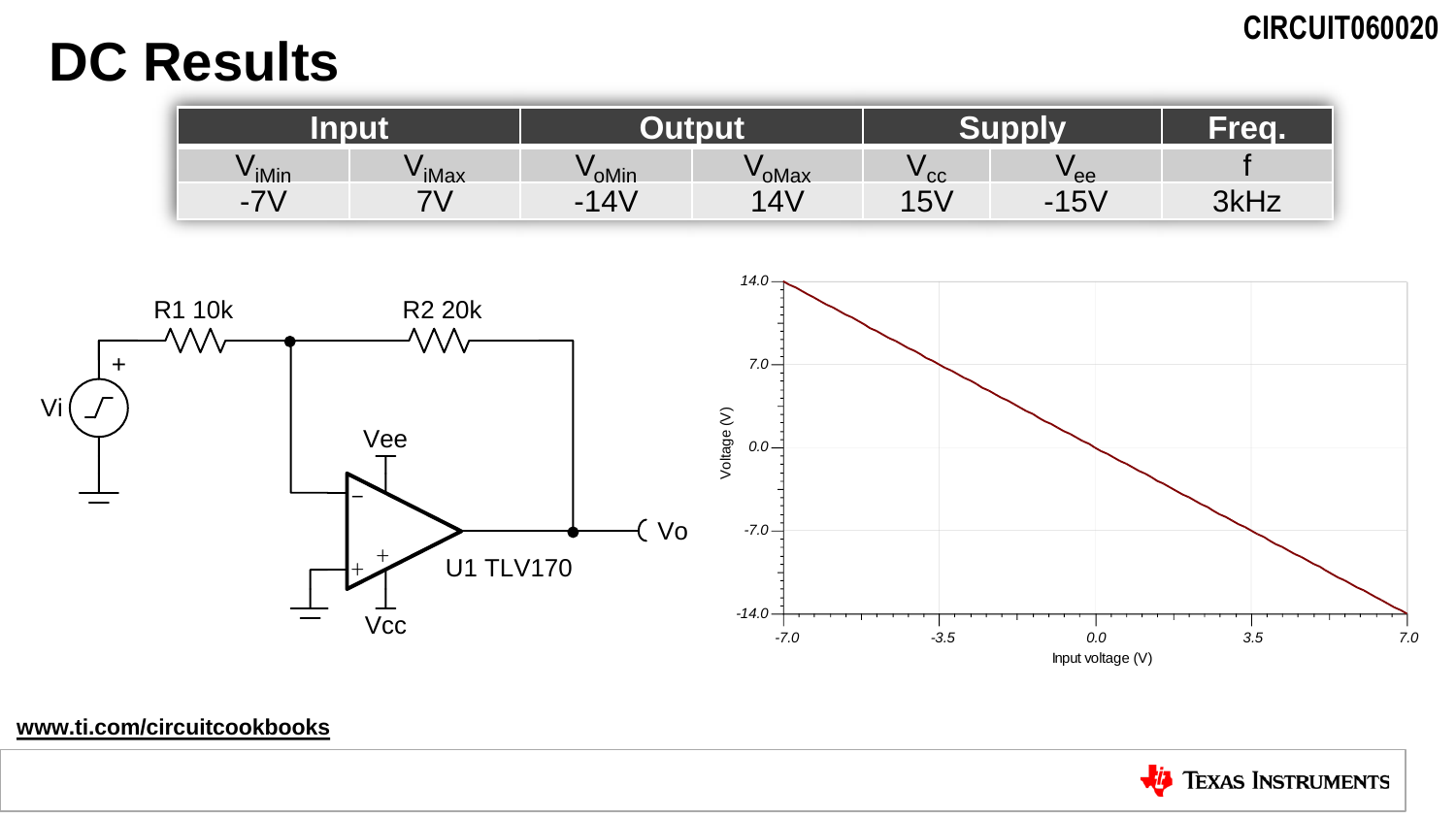# **Transient Results**

| nnut<br>шрас                                |               |                       |          |      | <b>TAN</b>             |      |
|---------------------------------------------|---------------|-----------------------|----------|------|------------------------|------|
| V iMin                                      | <b>v</b> iMax | <b>v</b> oMin         | ' oMax   | ' cc | " ee                   |      |
| $\overline{\phantom{a}}$<br>$\sim$ $\prime$ |               | $ 4\rangle$<br>л<br>- | $\Delta$ | 15V  | $-15V$<br>$\sim$<br>ັບ | 3kHz |



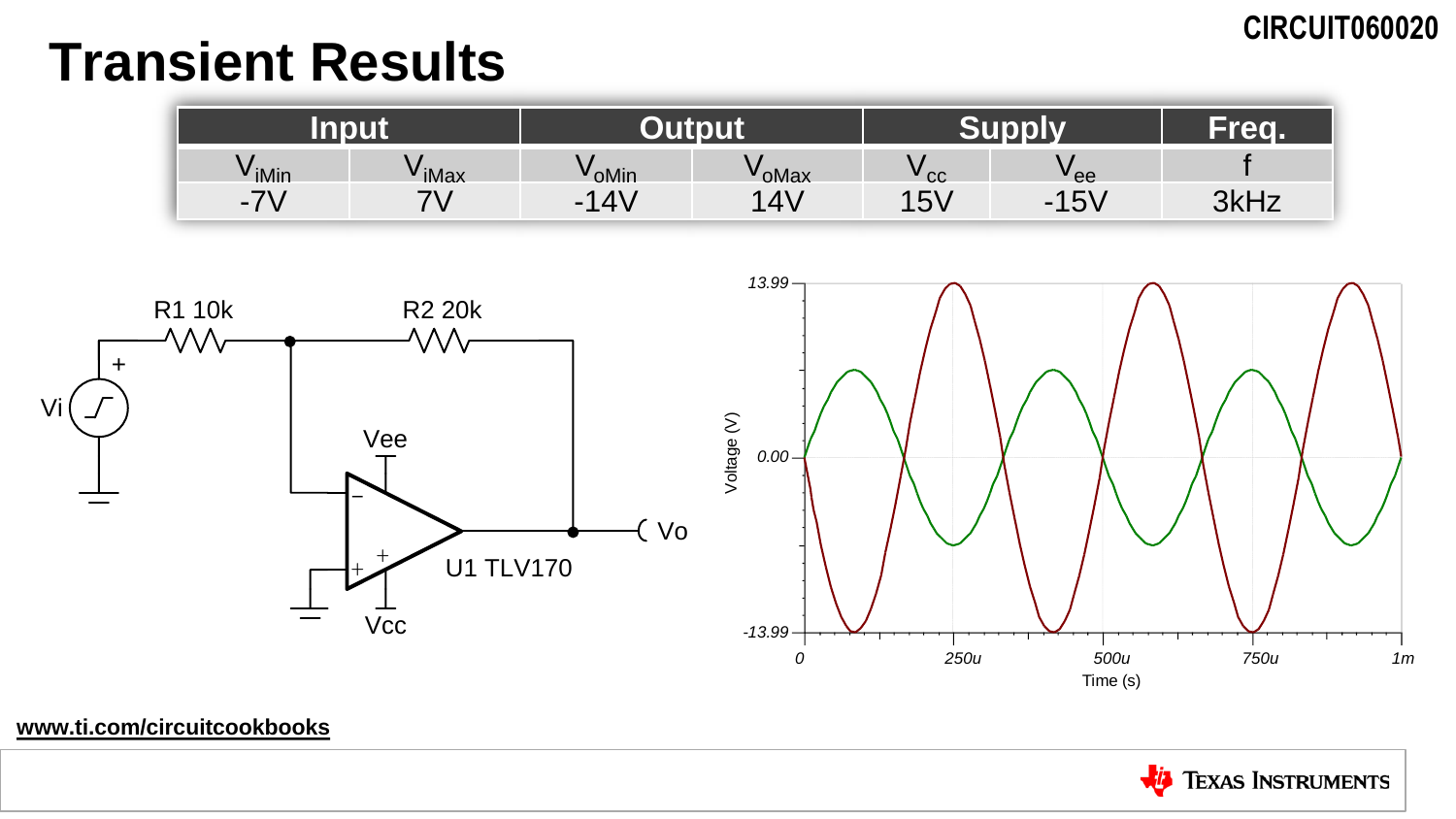# **AC Results**

| <b>DAIR</b><br>шрис                |        |                       |                           |            | <b>Ted.</b>                             |      |
|------------------------------------|--------|-----------------------|---------------------------|------------|-----------------------------------------|------|
| V iMin                             | ' iMax | oMin                  | 'oMax                     | cc         | "ee                                     |      |
| $\overline{\phantom{a}}$<br>$\sim$ |        | $14\lambda$<br>↗<br>- | $\mathbf{A}^{\mathbf{v}}$ | <b>15V</b> | 1 にい<br>$\mathbf{r}$<br>I O V<br>$\sim$ | 3kHz |



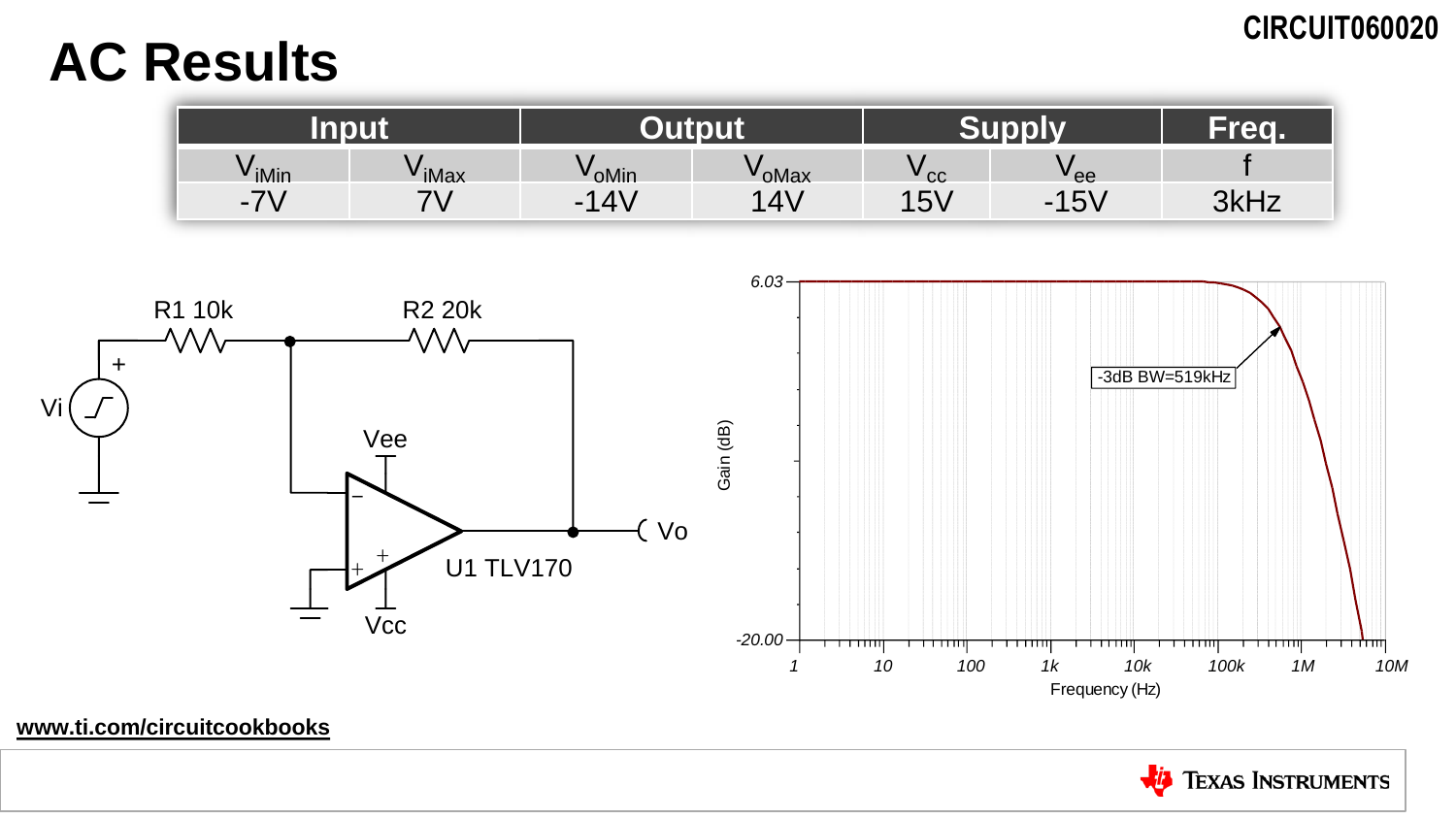# **Design Notes**

| <b>INALL</b><br>TELL<br>. |        |         |        |              | Tech       |      |
|---------------------------|--------|---------|--------|--------------|------------|------|
| V iMin                    | ' iMax | VoMin   | ' oMax | cc           | ' ee       |      |
|                           |        | 4V<br>- | 4'     | 15V<br>∣ O V | 15V<br>. . | 3kHz |



# **Design Notes:**

- Small-signal bandwidth is determined by the noise gain (or non-inverting gain) and op amp gainbandwidth product (GBP). A capacitor in parallel with R2 helps filter the input and stabilize the circuit.
- 2. Large signal performance can be limited by slew rate. Therefore, check the maximum output swing versus frequency plot in the data sheet to minimize slew-induced distortion
- 3. The common-mode voltage is equal to the voltage at the non-inverting input. In this circuit the commonmode voltage does not vary with input voltage.

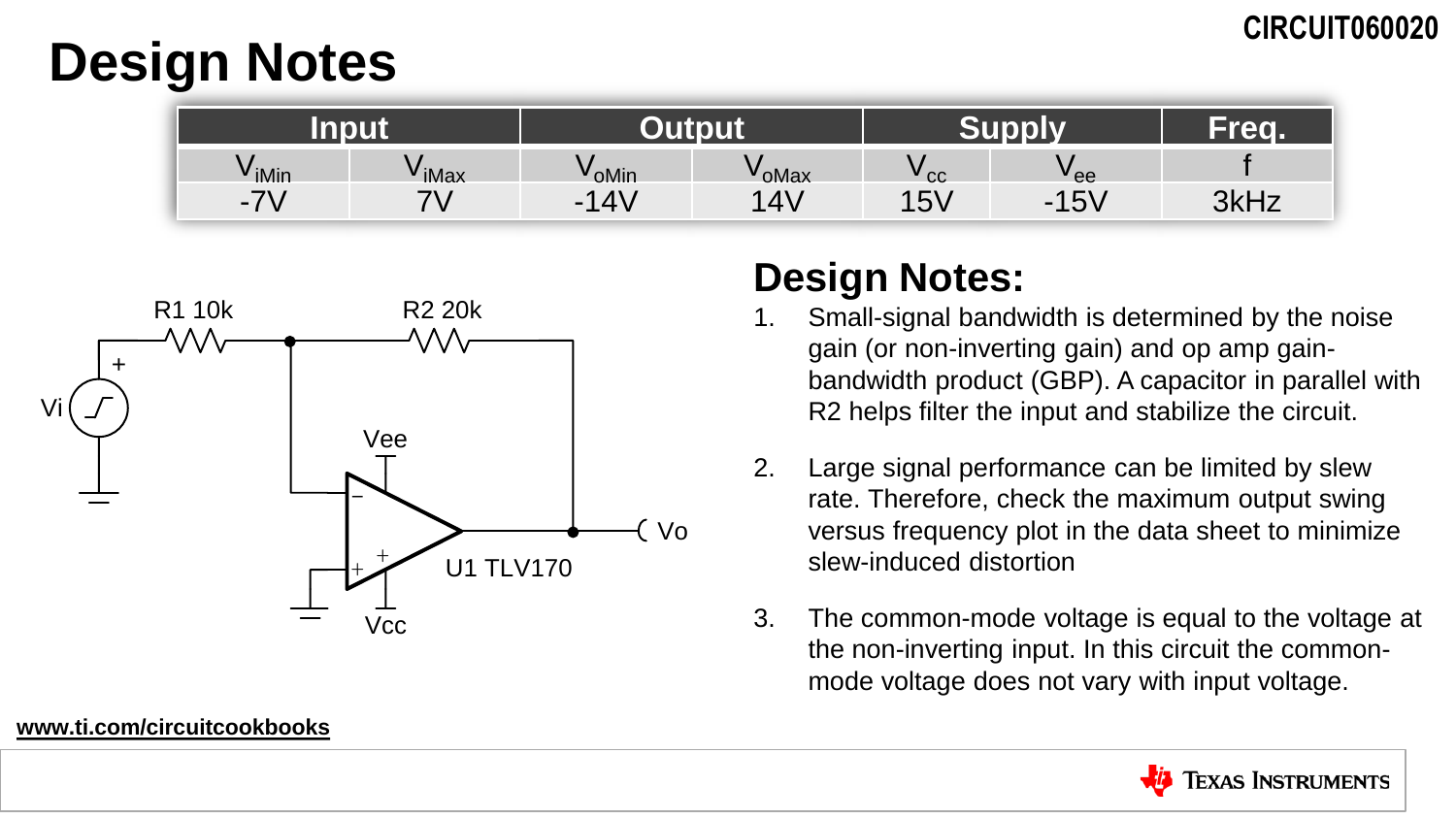# **Design Resources**

**EE Cookbook: Op Amp [www.ti.com/circuitcookbooks](http://www.ti.com/circuitcookbooks)**

Step-by-step circuit design of common op amp building block circuits.

#### **TI Designs**

[www.TI.com/tidesigns](http://www.ti.com/tidesigns) Ready-to-use reference designs with theory, calculations, simulations schematics, PCB files, bench test results

#### *Analog Engineer's Pocket Reference*

[www.TI.com/analogrefguide](http://www.ti.com/analogrefguide) PDF, iTunes app and hardcopy available PCB, analog, mixed signal design formulae Conversions, tables, equations

#### **TI Precision Labs**

[www.TI.com/precisionlabs](http://www.ti.com/precisionlabs) Quiz questions, problems, solutions Labs and evaluation module (EVM) available

#### **TINA-TI™ simulation software**

[www.TI.com/tool/tina-ti](http://www.ti.com/tool/tina-ti) Complete SPICE simulator DC, AC, transient, noise analysis Schematic entry and post-processor for waveform math

### **[www.ti.com/circuitcookbooks](http://www.ti.com/circuitcookbooks)**

#### **DIYAMP-EVM**

[www.TI.com/DIYAMP-EVM](http://www.ti.com/DIYAMP-EVM) Evaluation module providing engineers with SC70, SOT23, SOIC packaging and 12 popular amplifier configurations

#### *The Signal*

www.TI.com/thesignal PDF, iTunes app and hardcopy available A compendium of blog posts on op amp design topics including offset voltage, input bias current, stability, noise and more

#### *Analog Wire* **Blog** [www.TI.com/analogwire](http://www.ti.com/analogwire) Technical blogs written by analog experts Tips, tricks, and design techniques

**TI E2E™ Community** [www.TI.com/e2e](http://www.ti.com/e2e) Support forums for all TI products

#### **Op Amp Parametric Quick Search**

[www.TI.com/amplifiers](http://www.ti.com/amplifiers) Search for precision, high-speed, general-purpose, ultra-low-power, audio and power op amps

**Op Amp Parametric Cross-Reference** [www.TI.com/opampcrossreference](http://www.ti.com/opampcrossreference) Find similar TI op amps using competitive part numbers